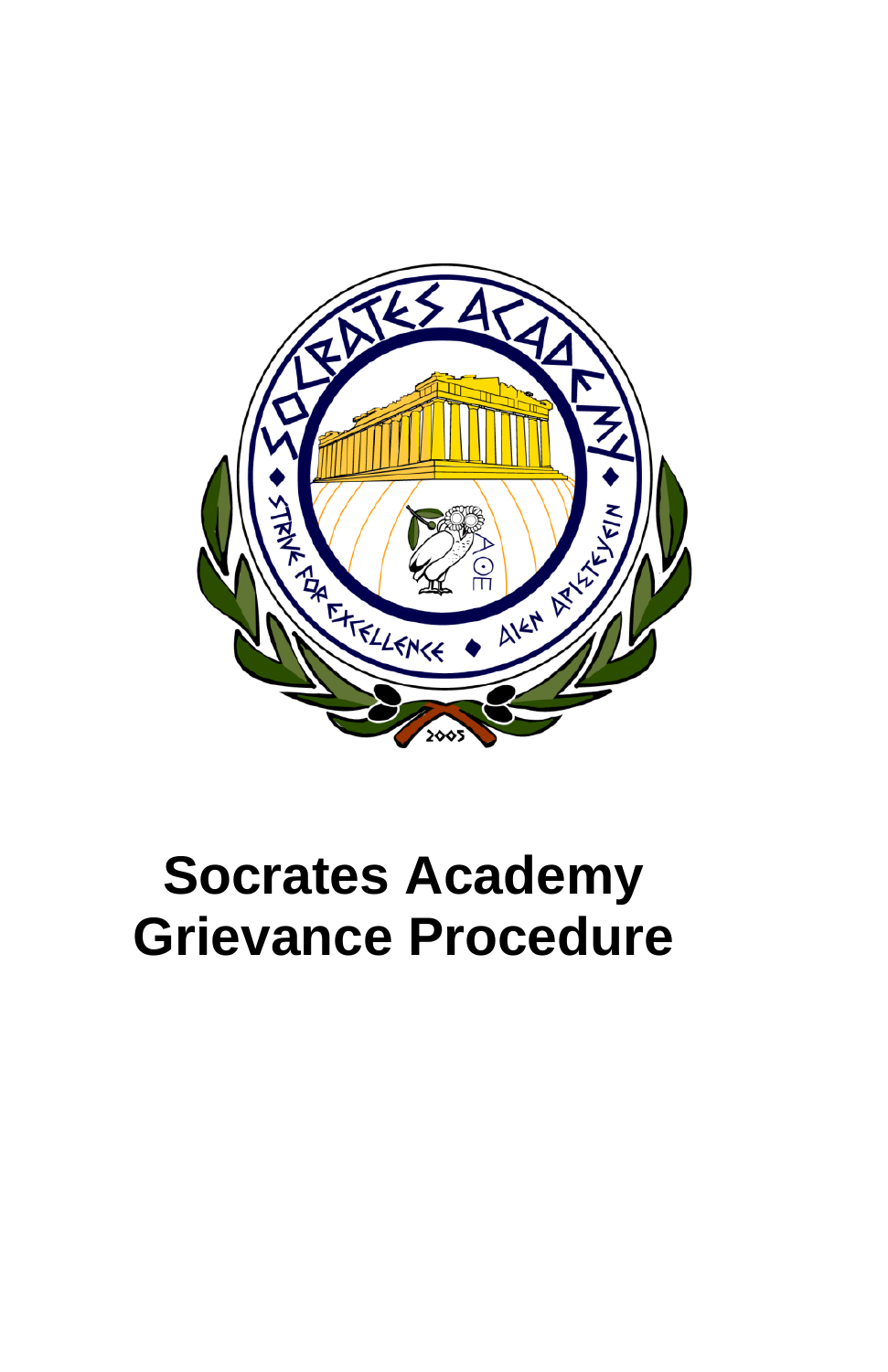# **GRIEVANCE PROCEDURES**

## **Section One**

#### **Objective**

It is the intent of Socrates Academy to provide an appropriate balanced administrative channel to allow individuals to set forth grievances to and appeal decisions of the Socrates Academy administration. The primary objective of the grievance process is to ensure that the well being of each child and the academic integrity of Socrates Academy are upheld. The grievance procedures, as adopted by Socrates Academy are intended to enhance timely fact-finding, hearing and decision making in the event of a grievance or appeal. These procedures will comply with any existing state and local laws in the State of North Carolina that deal with grievances, complaints, disputes, and conflict resolution.

# **Section Two**

#### **Definitions**

For purposes of these procedures, a grievance is broadly described as:

*A formal or informal expression of dissatisfaction about some aspect of the Socrates Academy administrative or academic program as implemented, or, a Socrates Academy action or decision that is brought to the attention of an entity designated by the Socrates Academy Board of Directors and has some responsibility for that aspect of the program or decision.*

A grievance procedure is broadly described as:

*A structured mechanism, formal or informal, that enables an individual or entity to express dissatisfaction about some aspect of the Socrates Academy administrative or academic program as implemented, or, a Socrates Academy action or decision that is brought to the attention of an entity designated by the Board of Directors to obtain a fair and impartial assessment and decision regarding the complaint.*

An informal process is broadly described as:

*A procedure in which internal methods are used to provide early-intervention methods by either written or verbal resolutions that are time-saving and useful for building cooperative, congenial and satisfying relationships with students, parents/guardians/staff, administrators and members of the Board of Directors.*

A formal process is broadly described as:

*A procedure that contains written procedures, including factfinding and deliberating procedures and/or the use of outside impartial mediators or litigation*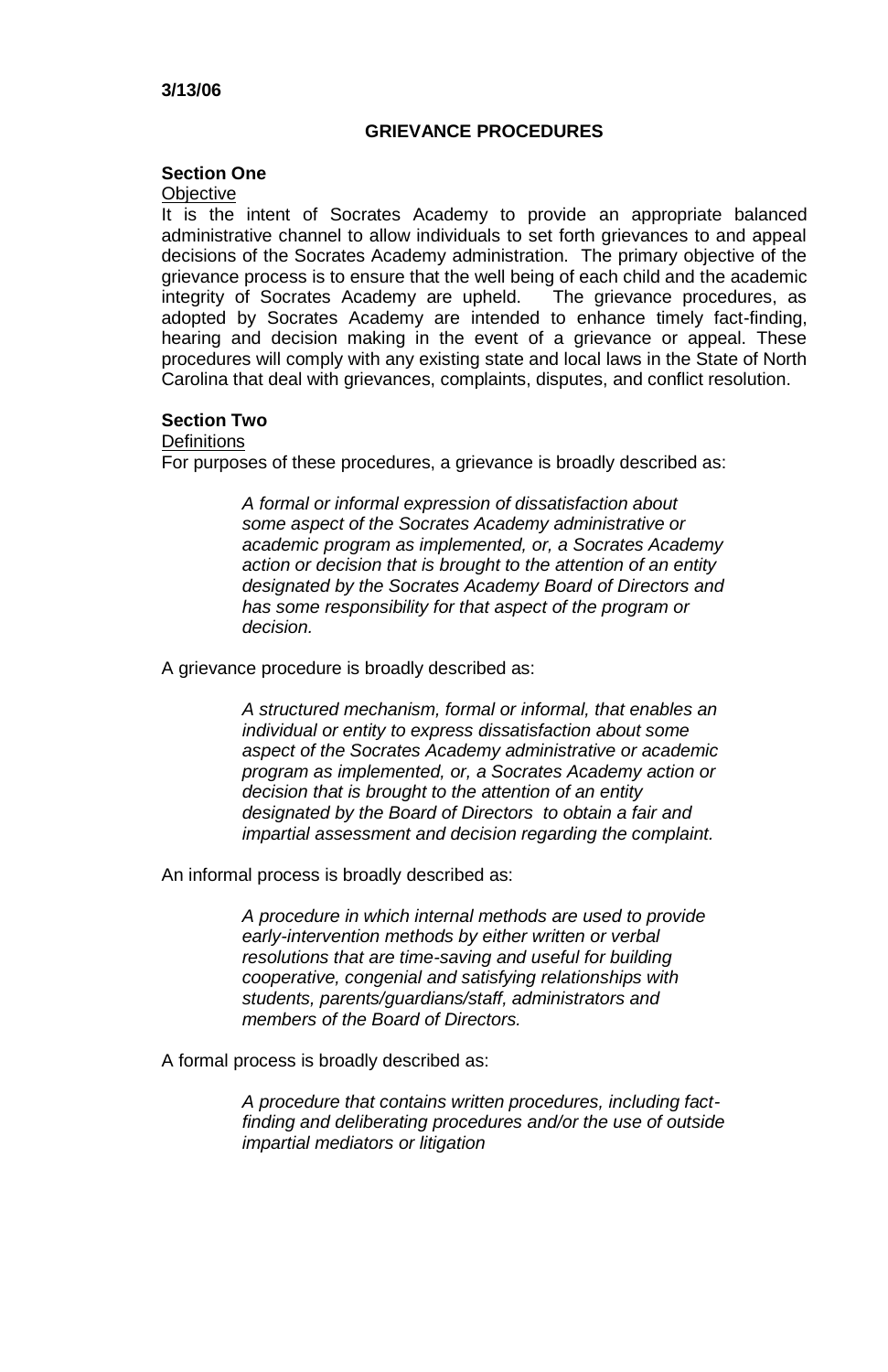The grievance process will be:

- **Available to all**
- **Applied consistently and impartially**
- Inclusive persons involved in the problem will be involved in the solution
- **Applied to a clearly defined grievance**
- **Solution-oriented**
- Time-sensitive
- Focused on **what** is right, not **who** is right
- **Reviewed periodically, amended and revised as needed**

#### **Section Four**

Elements of the Grievance Process The elements of Socrates Academy's grievance procedures are as follows:

- A grievance prevention process designed to prevent or address problems or dissatisfaction that might become grievances
- A Grievance Committee appointed by the Board of Directors
- An attempt to resolve the grievance informally
- A procedure for filing a formal grievance
- A clear procedure with timeframe for fact-finding and responding to the grievance
- A procedure through which a grievance can be elevated or appealed to the next highest level for further consideration

## **Section Five**

#### Dispute Avoidance

Socrates Academy should avoid involvement in disputes to the greatest extent possible. Socrates Academy may, however, conduct proactive procedures to avoid possible complaints and grievances, in collaboration with the Board. Using these procedures, Socrates Academy will develop a written grievance and complaint process, that includes satisfaction surveys, and indicators of satisfaction through the number of complaints registered during a period of time and the resolution thereof. Through its informal procedures, the Board may conduct proactive hearings for grievances before the grievances become a public or political embarrassment to Socrates Academy.